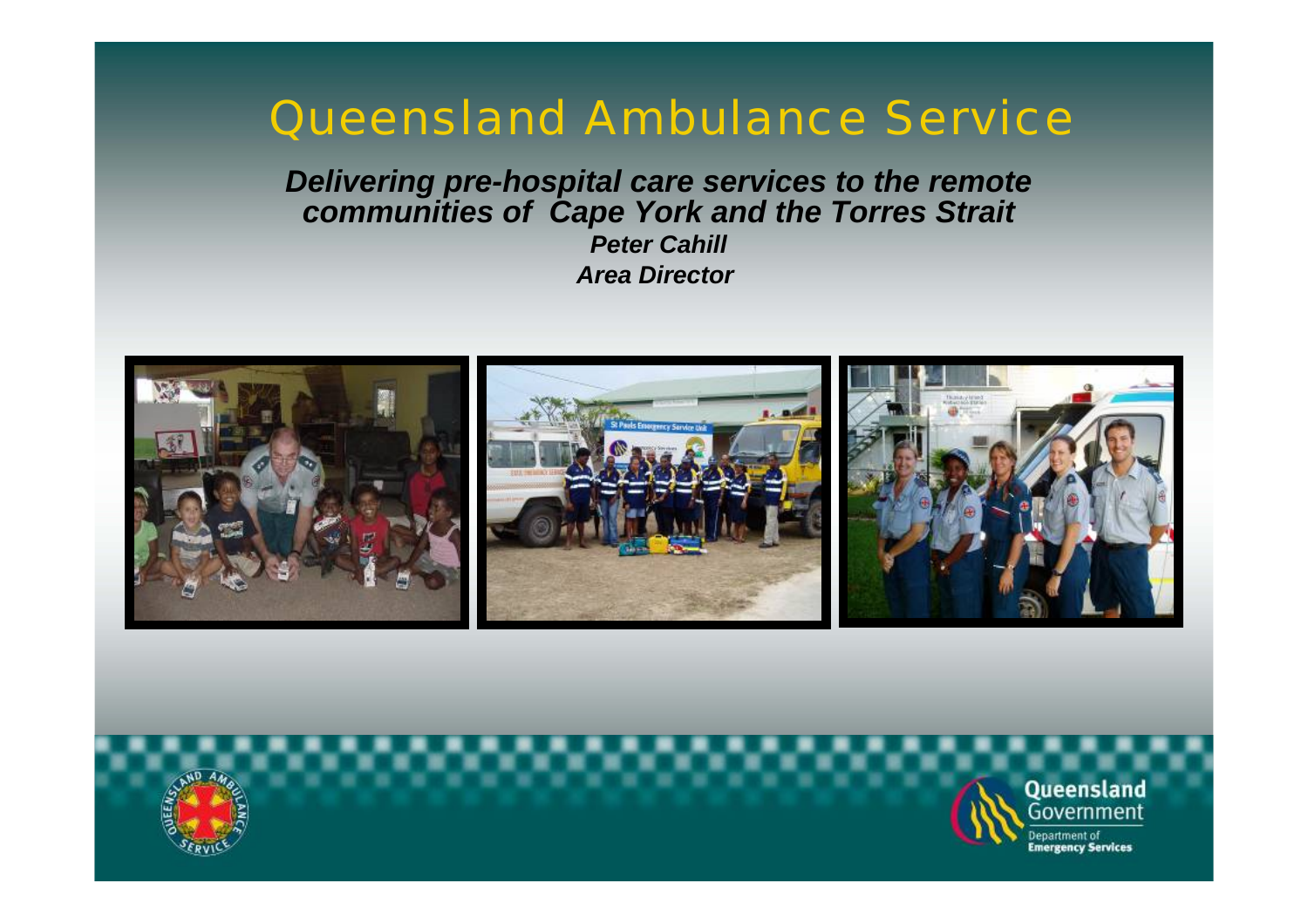

- •Overview of Queensland Ambulance Service
- • QAS Strategic commitment to enhancing service delivery to rural and remote areas in practice
	- •Geographical context of Cape York & Torres Strait
	- • Statistics of Indigenous people living in Cape York & Torres Strait Island communities
		- •The *Enhancing the Capacity* Reports
		- $\bullet$  Traditional Paramedic's role and responsibilities
			- •Field Officer's role and responsibilities
			- •Profile of QAS First Responder Program
		- • Formation of the St Paul's community First Responder Group
			- • Challenges with the establishment of the group
				- •Expansion of First Responder Groups
			- • Ongoing health issues and service delivery challenges
				- •**Opportunities**



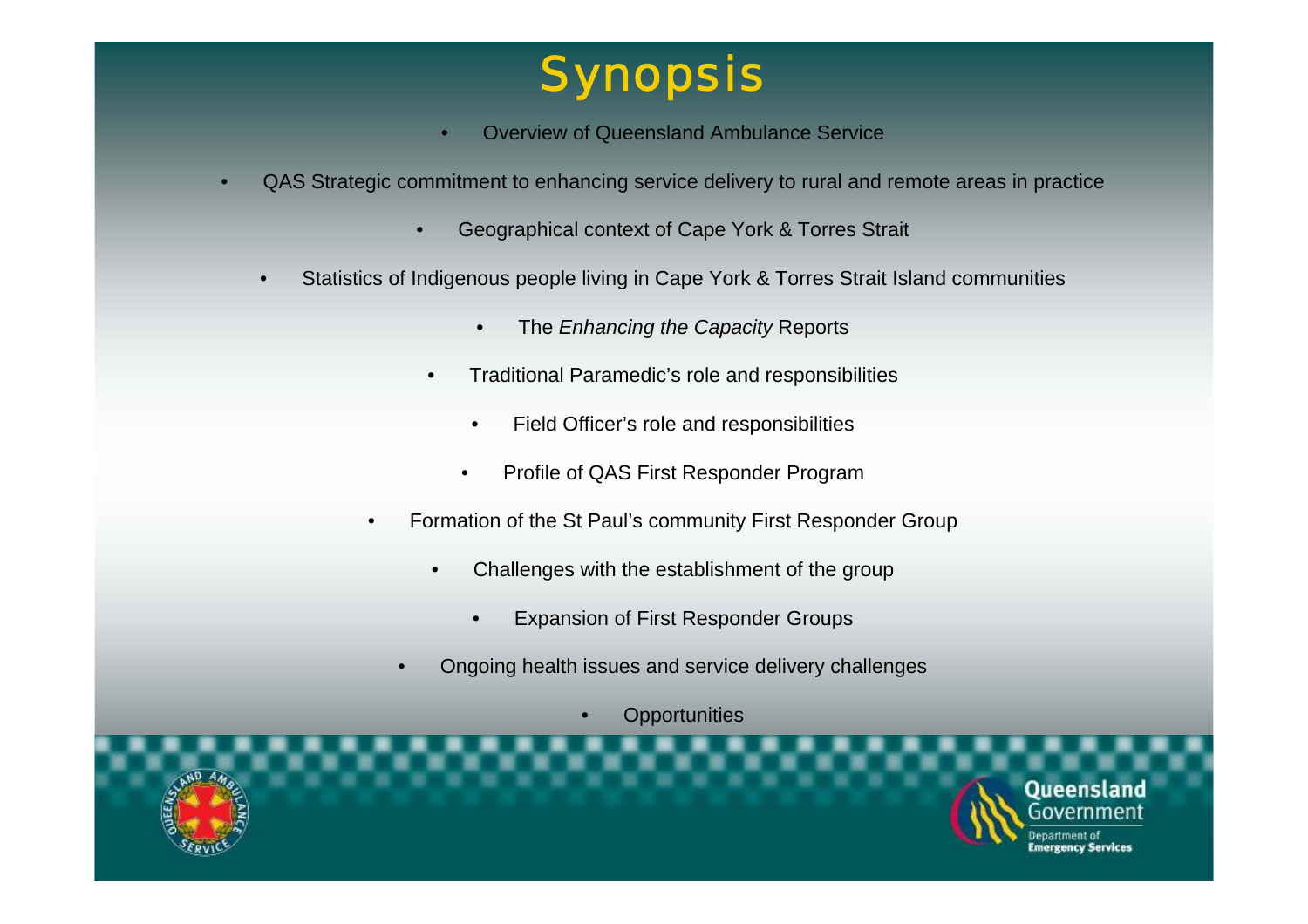### More than just an Emergency Service













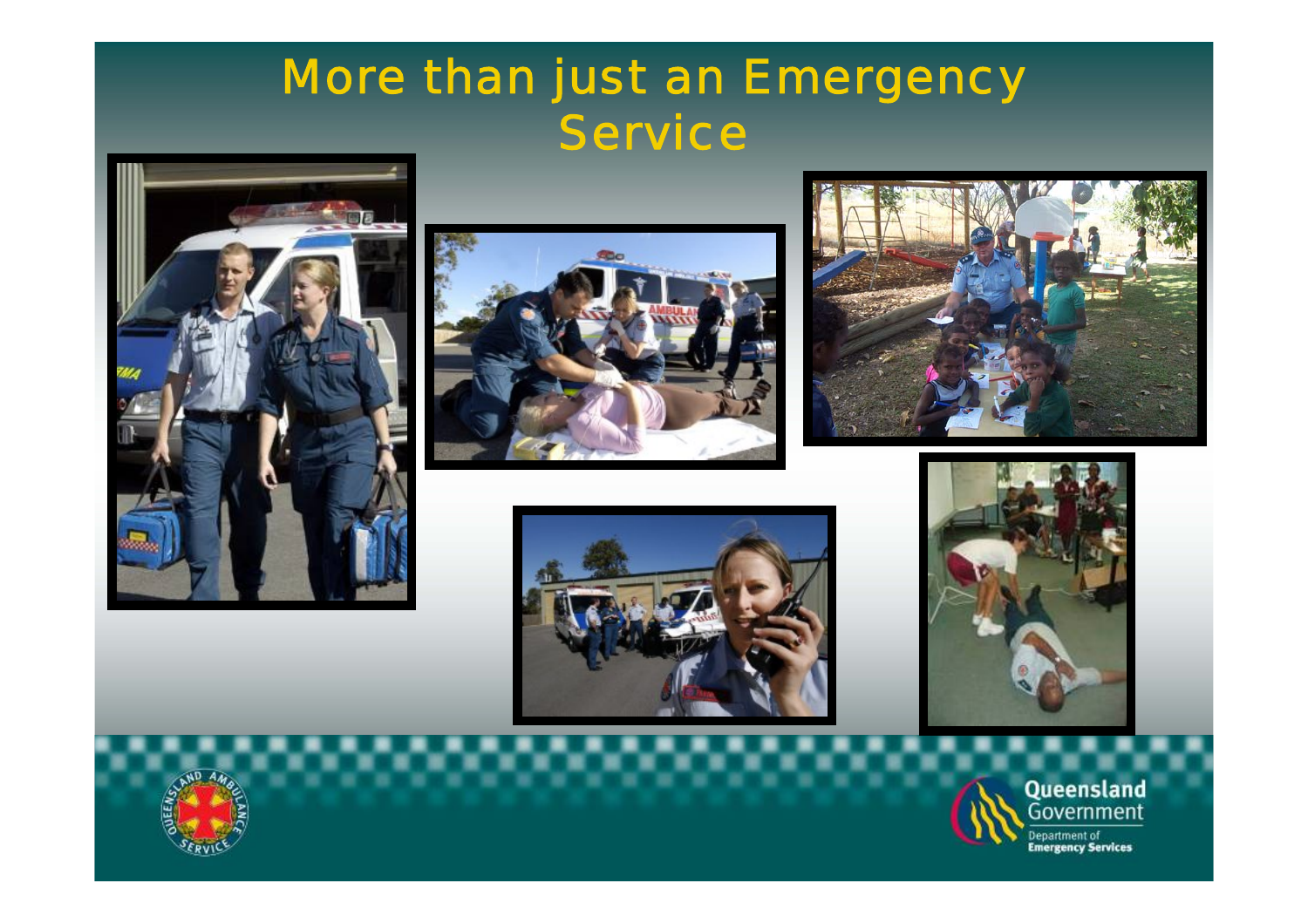### QAS strategic commitment to enhancing service delivery to rural and remote areas in practice

The QAS strategic plan has two particular key result areas that relate to enhancing service delivery to rural and remote areas. These are;

#### **Enhance Operational Service Delivery**

• Strategies to improve access to health care for rural, remote and isolated communities

#### **Enhance Community Safety and Prevention Capability**

- • More relevant operational service delivery to rural and remote communities
- • A higher rate of community first aid intervention to sudden illness and injury



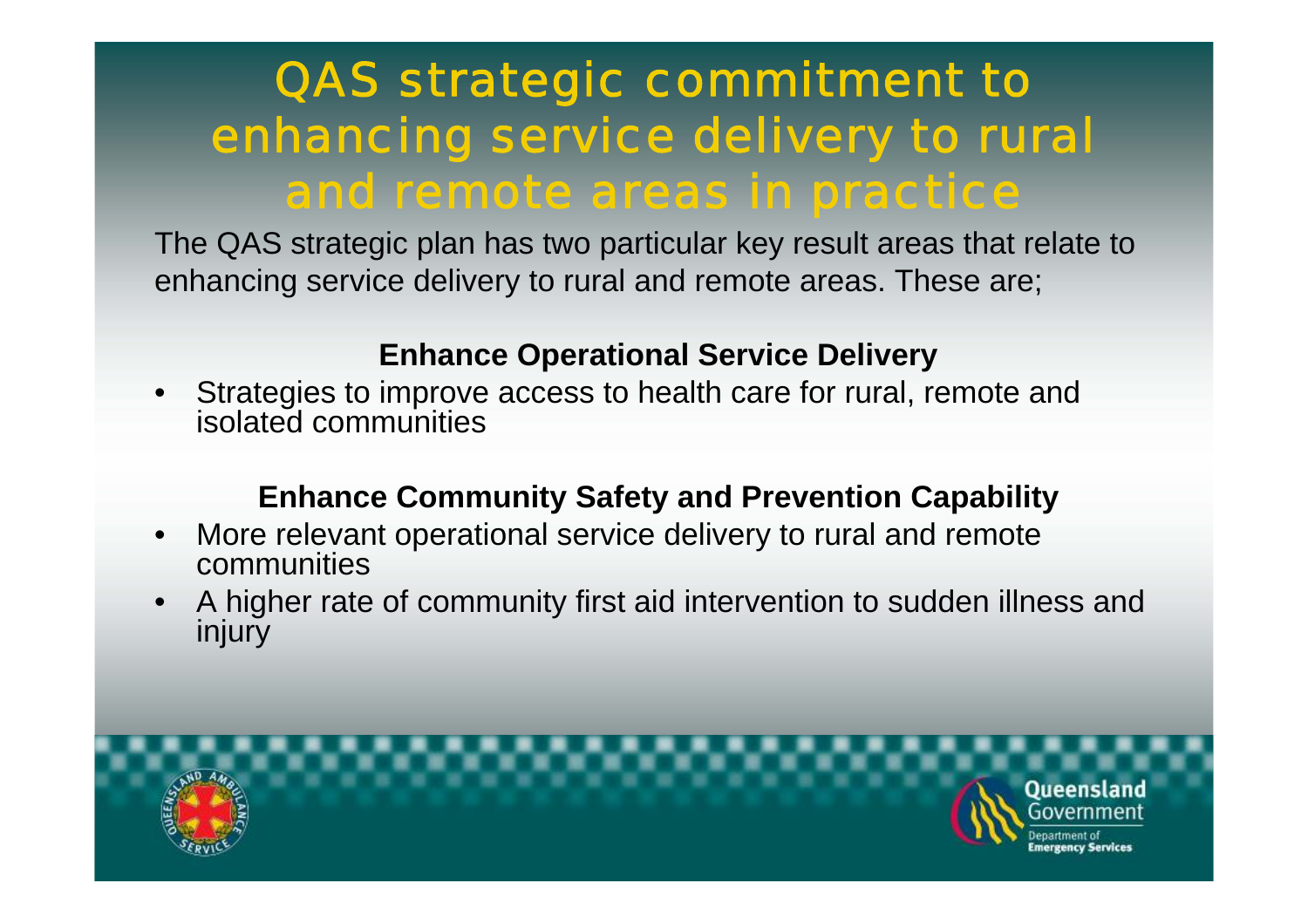### Far Northern Region Profile



Far Northern region is 268,307 square kilometers Population is approximately 230,000 Number of Operational Positions; 188 Number of Volunteers; 30 Number of Ambulance Stations; 26 Number of Field Office's; 4 Number of First Responder Groups; 3



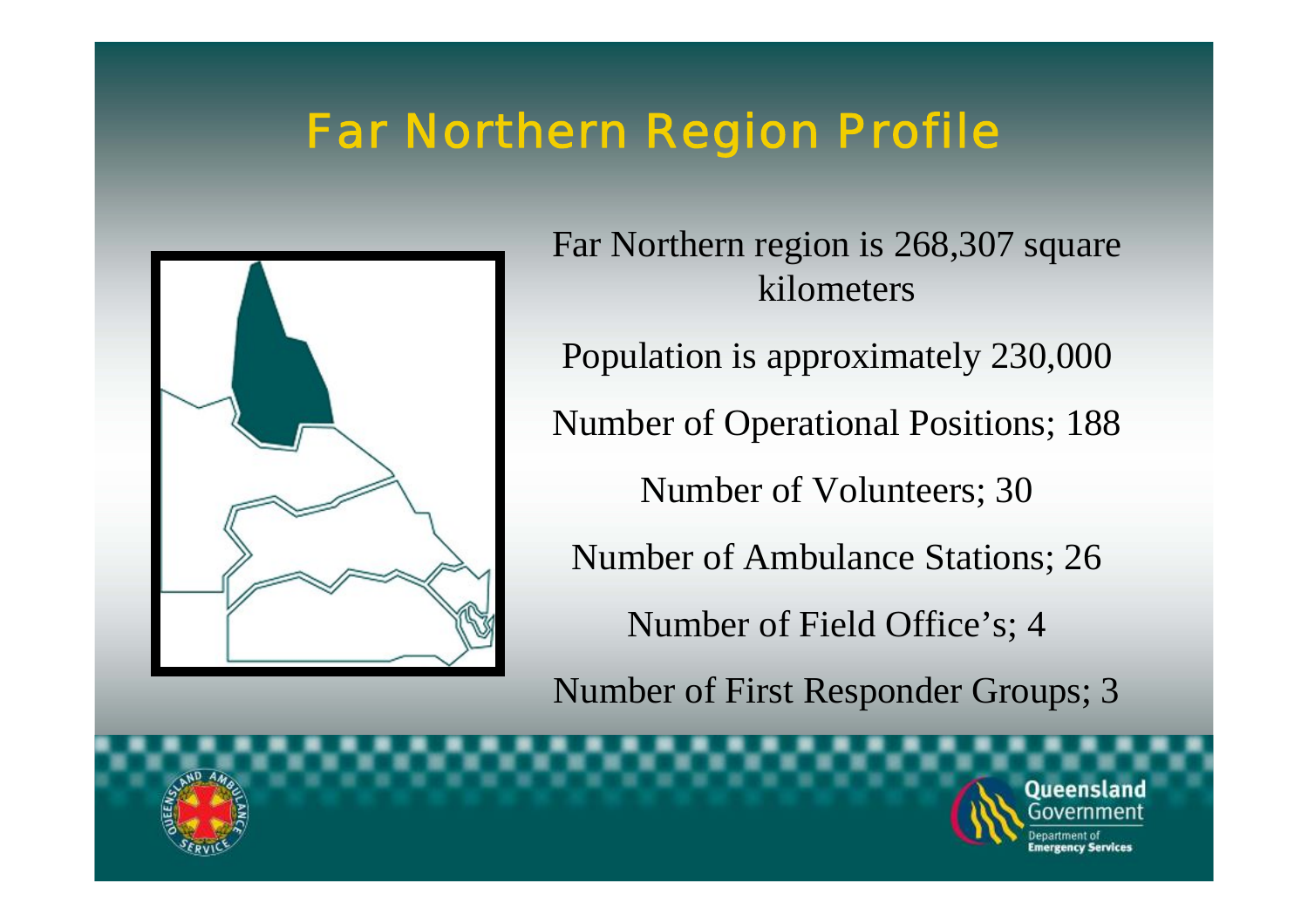### Geographical context of Cape York



Source: Apunipima Cape York Health Council



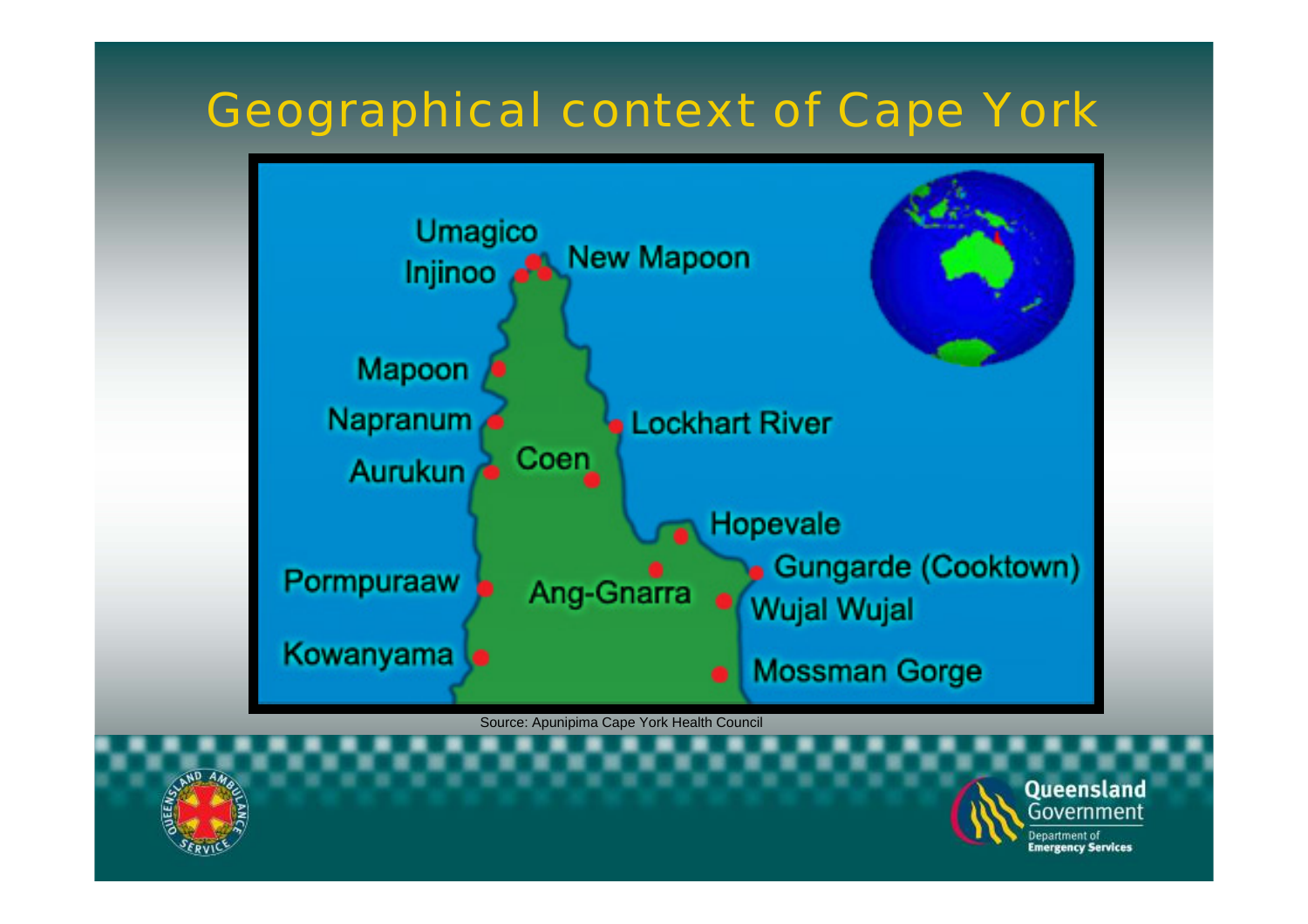### Cape York Summary and Statistics

| $\bullet$ Size          | 137,200km2 |  |
|-------------------------|------------|--|
| • Population            | 18,000+    |  |
| · Indigenous Population | $9,000+$   |  |
| • Communities           | 9          |  |
| • Homelands             |            |  |

- 23% of young people < 35 have an STI
- Approximately 15% of adults have diabetes
	- 25% of adults have early kidney disease

#### • > 50% of adults do not eat enough fruit and vegetables to stay healthy

• 67% of adults smoke tobacco compared with 25% nationally

(Source; The Well Persons Health Check (Cape York Health Council) 2003. N=910. )



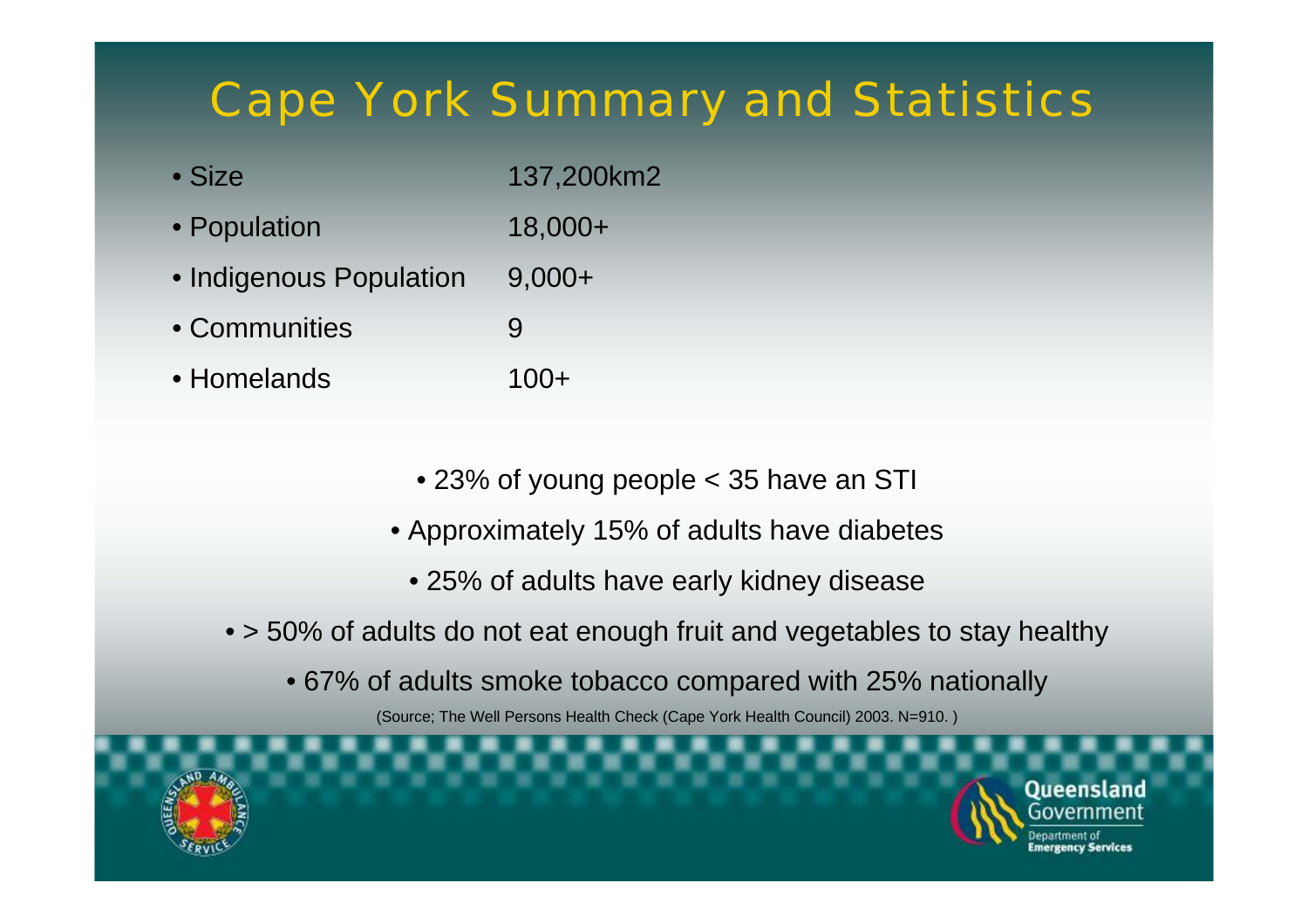### Cape York Summary and Statistics

Major community health issues identified include;

- •Alcohol abuse
- •Poor diet and the cost of fresh food
- •Lack of environmental health education
- $\bullet$  The need for greater access to doctors
	- $\bullet$ The availability of birthing centres

Suicides increased fourfold during the period 1990 to 1997 for indigenous people in North Queensland.



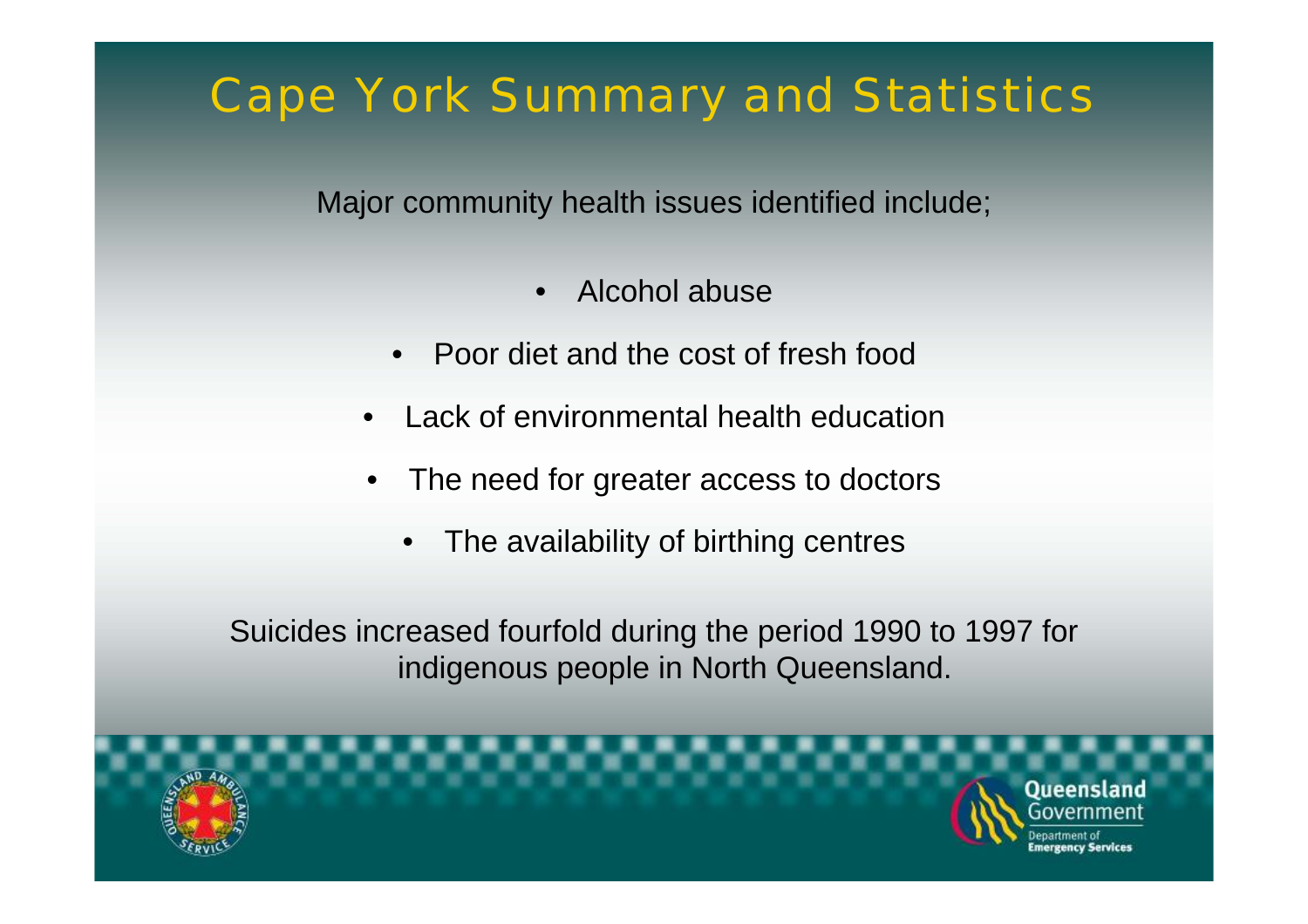### Geographical context of the Torres **Strait**





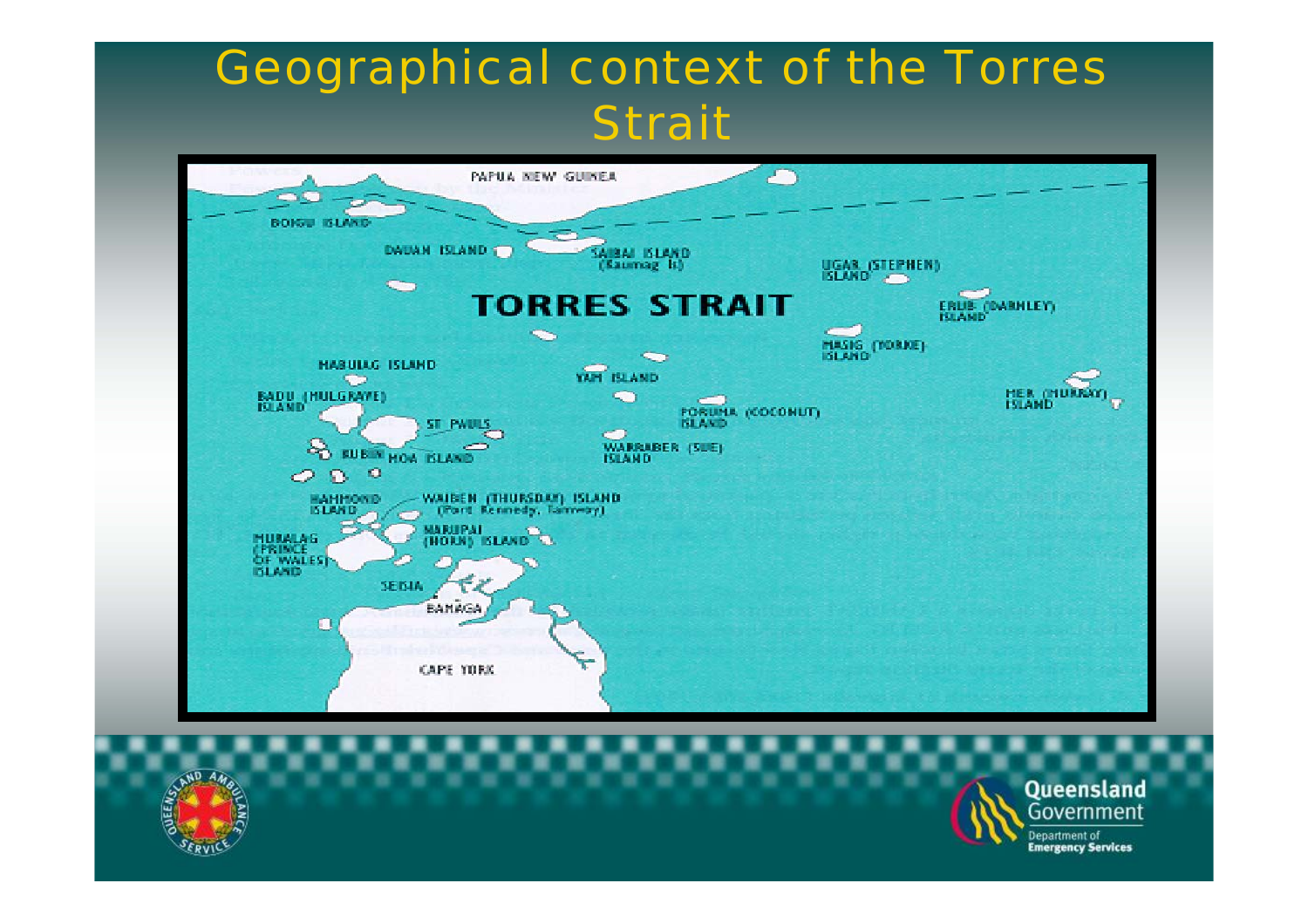## What does an open border look like?

### View to P.N.G from Saibai Island





#### View of Saibai Island



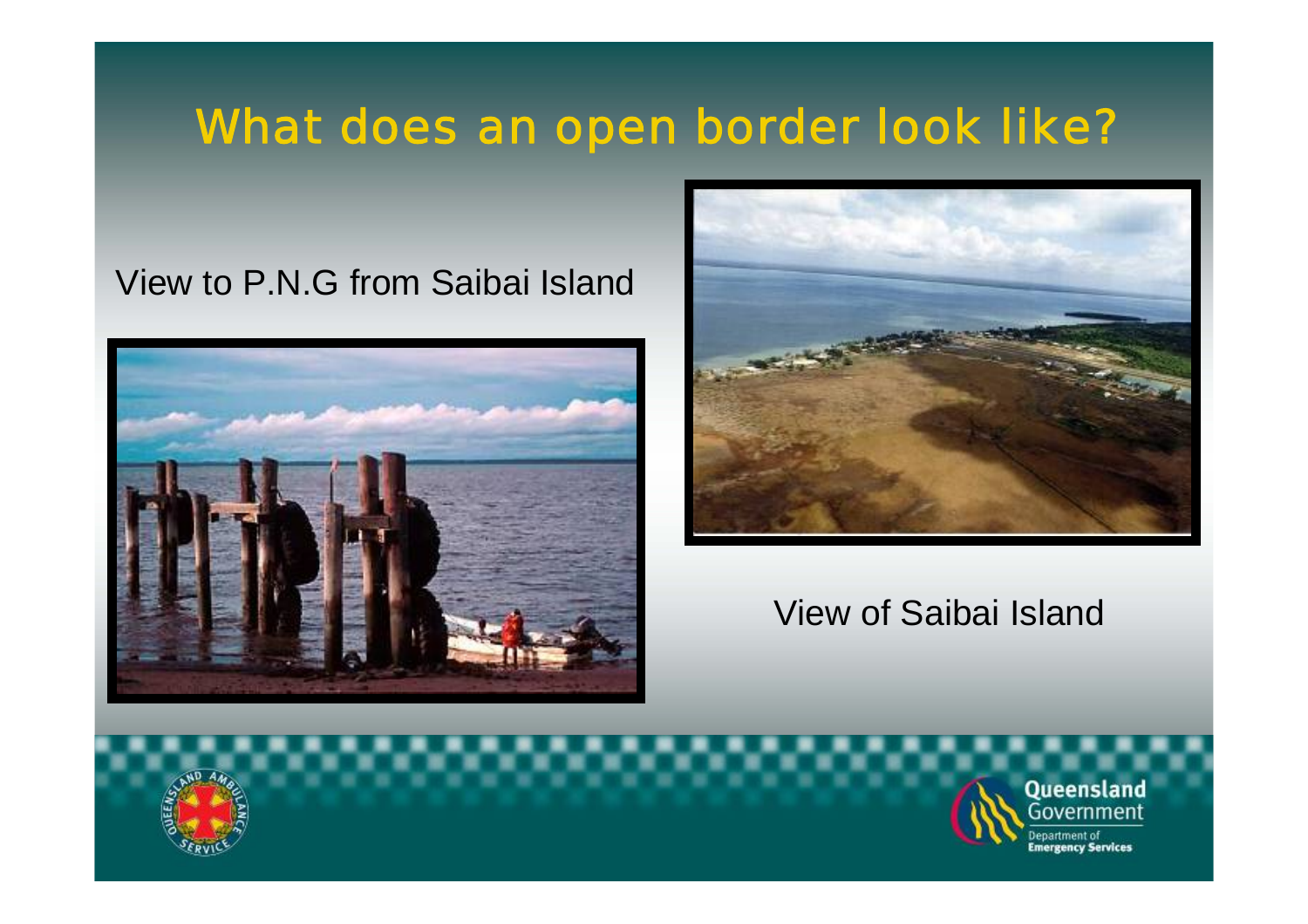### Summary of Torres Strait communities

| $\bullet$ | <b>Size</b>             | 1,862 km2 |
|-----------|-------------------------|-----------|
|           | • Population            | 8,572     |
|           | • Indigenous Population | 5,667     |
|           | Communities             | 15        |

- •4 out of 5 people are overweight or obese ( $BMI > = 25$ )
- • 54% of people are smokers. This is more than double the national rate
	- •23% of young men have high blood pressure
	- • 39% of the indigenous population over 35 years old have diabetes
		- •16% of participants were found to be positive of an STI

In summary, the main health problems in the Torres Strait arise from poor nutrition and lack of exercise leading to obesity which combined with smoking leads to diabetes, heart disease and kidney problems.

(Source; Q Health, 2002)

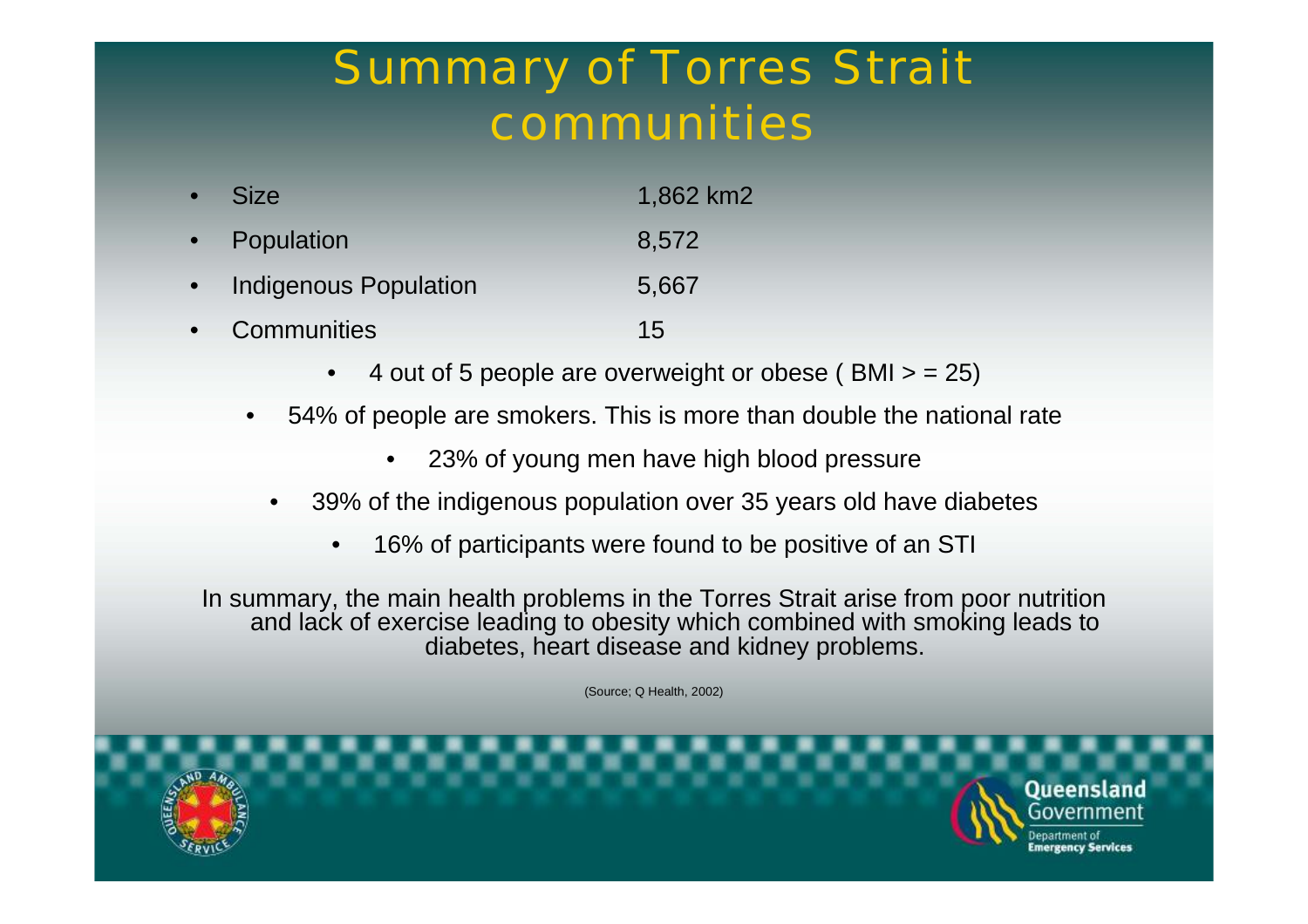# *The Enhancing the Capacity Reports* **Torres Strait Islander**



# **Cape York Peninsula Cape York Peninsula**





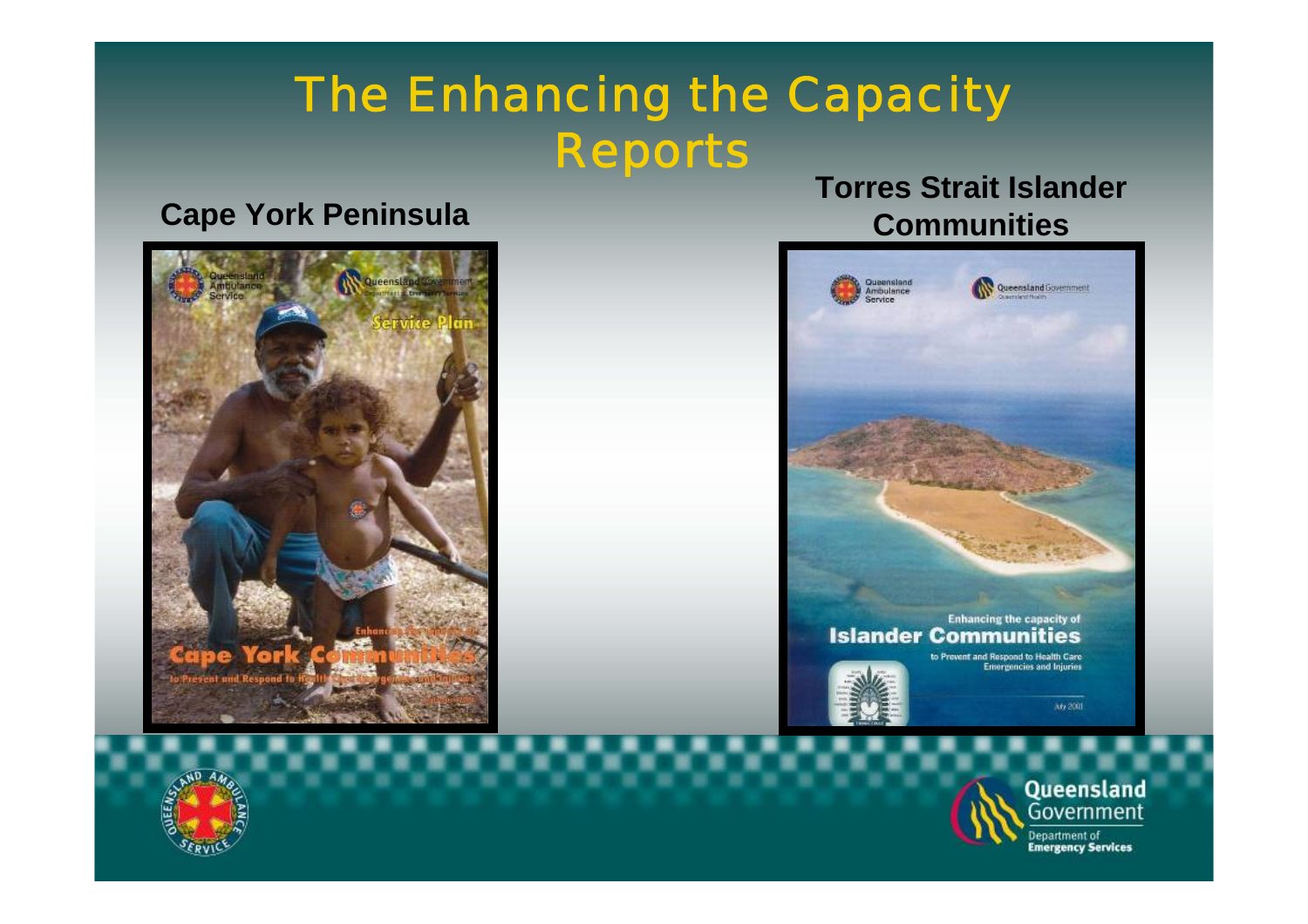### Cape York Plan

The service plan was developed following a recommendation of a previous report to study the aboriginal communities in Cape York and also from visits it was apparent that QAS services needed to be expanded in the area.

In developing the Cape York plan, we were mindful of the diverse nature of Cape York including;

- • The large number of scattered communities and associated homelands;
	- •Limited infrastructure;
- • Logistical difficulties for service delivery arising from demographic, topographic and climatic factors;
	- • Significant levels of illness and other health problems; and
		- •The high level of remoteness and isolation

We were also mindful of the need to respect the relevant cultures and clans and the desire by the communities for community driven and sustainable solutions to their health care needs.



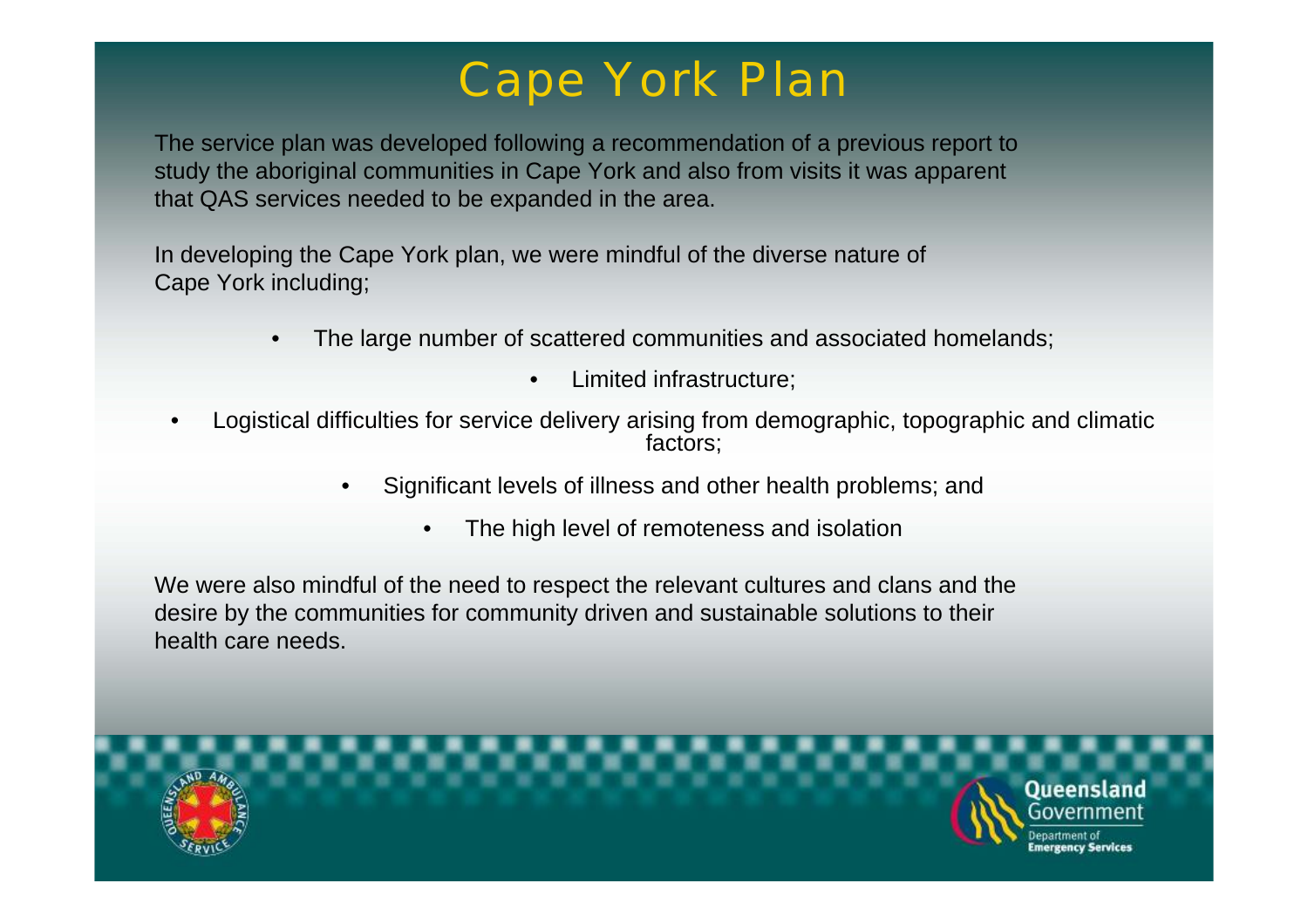### Project Recommendations

- • The QAS established Field Officer positions in Coen, Kowanyama and Cooktown to service communities and homelands in the Cape York area.
- • A service delivery framework is implemented and should include support and community education from existing QAS stations located at Cooktown, Weipa and Bamaga.
- • A service delivery reference group is formed with members from Indigenous communities, Queensland Health, Royal Flying Doctor Service and Queensland Ambulance Service to act as a consultative advisory and reference group.
- • Investigate funding sources to resource homelands for the provision of prehospital care resources such as first-aid equipment and Basic Life Support and Advanced Life Support training.
- • Additional consultations should be undertaken in the Torres Strait area, where it appears similar pre-hospital care issues to those in Cape York exist, and the viability of field officer model is assessed.



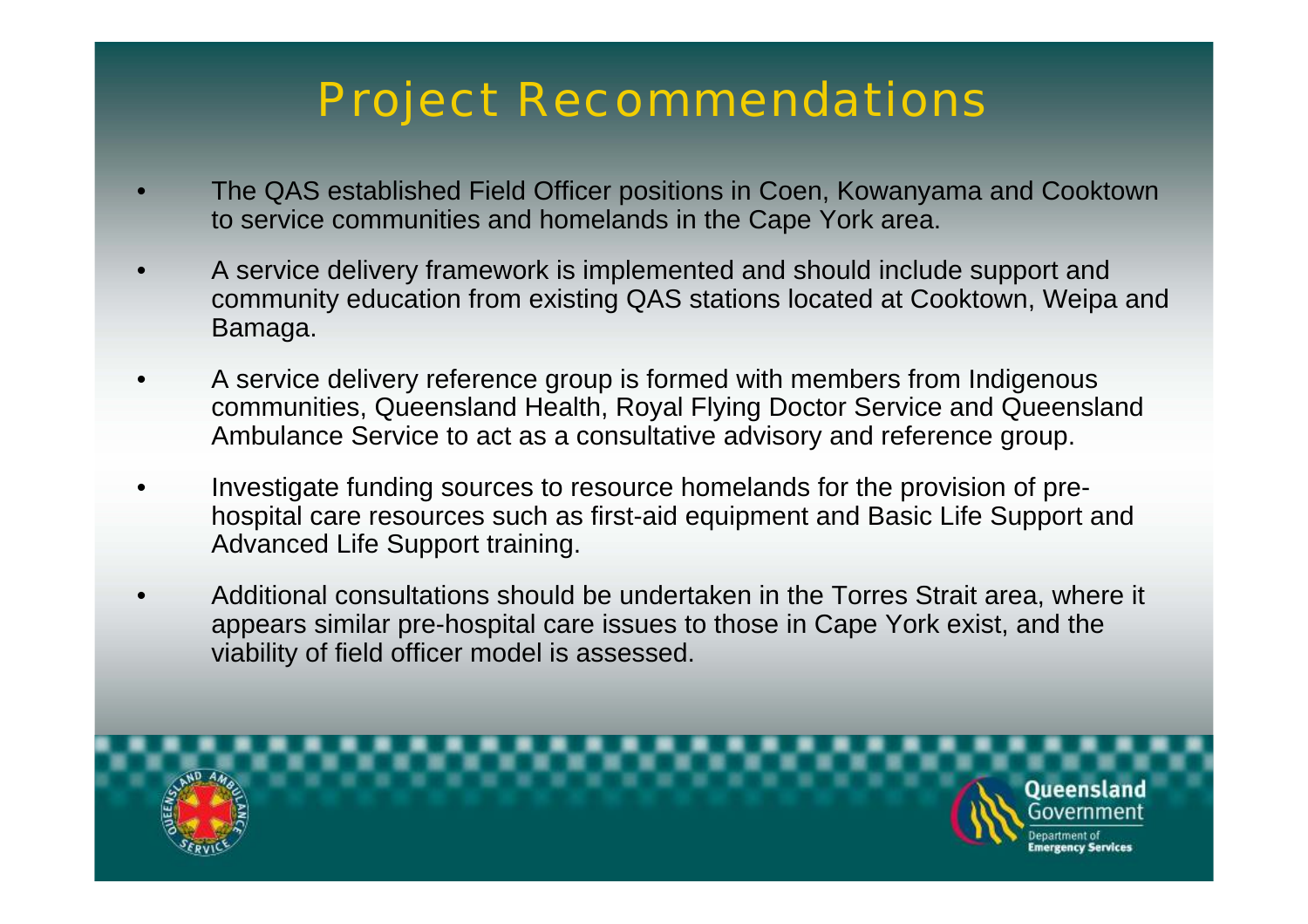### The Torres Strait Island **Communities**

The service plan focused primarily on two issues in line with national targets for the improvement of the health of indigenous and Torres Strait Islander people;

- • Reduction of injuries and poisons
	- •Reduction of excess deaths

The concept was to develop a model for the provision of training and support to remote Island communities in preventing and responding to injuries and health care emergencies.

In developing this plan, we were mindful of the need to ensure that our services are;

- •Culturally appropriate;
- •Builds on and reflects better practise;
- •Builds on and integrates with existing health services; and
- •Addresses logistical difficulties of service provision due to the remoteness of the area

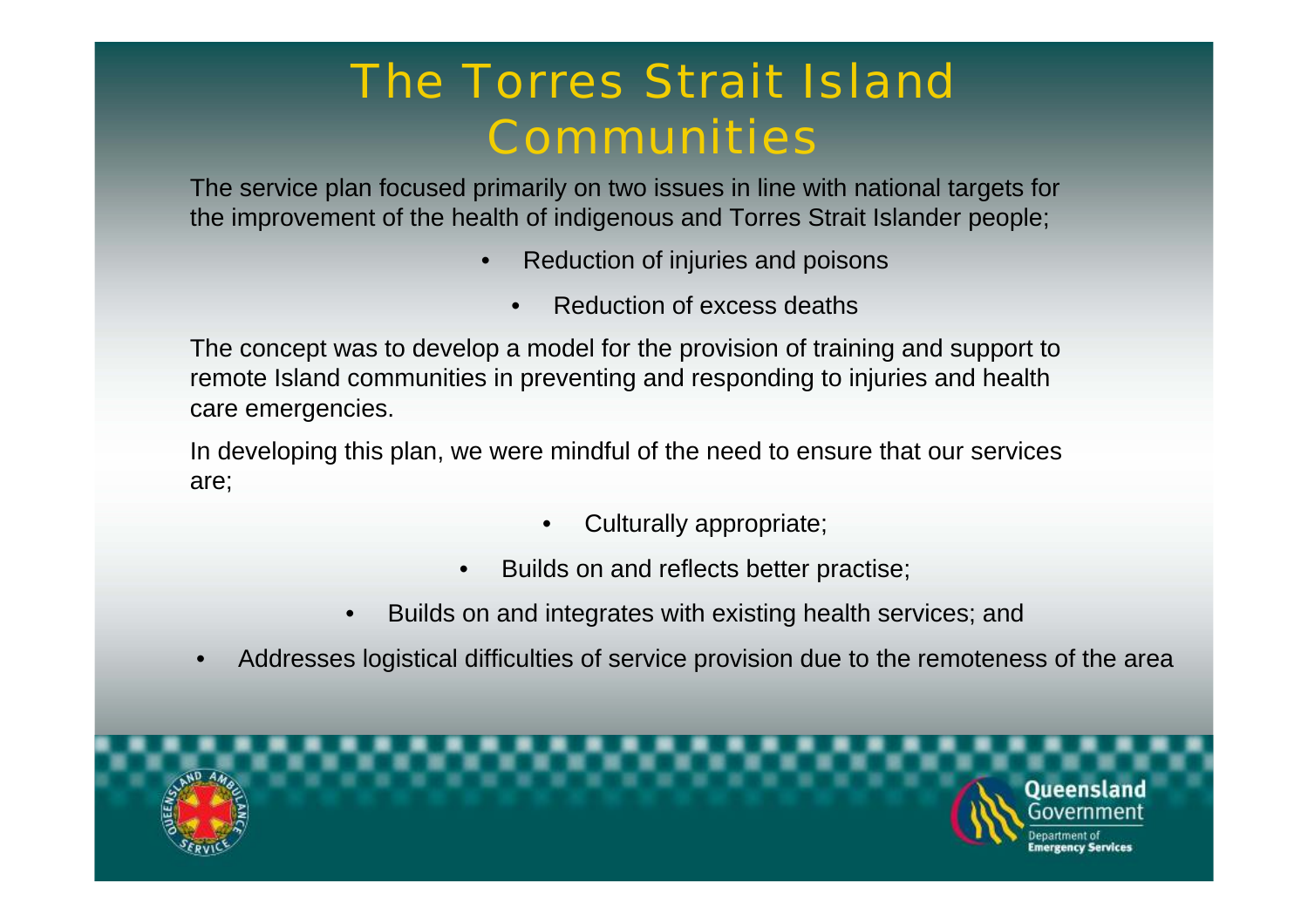### Issues associated with responses to medical emergencies in the Torres Strait.

- • Lack of stretcher and emergency vehicle capacity
- •Problems with use of 000
- • Stress on nurses and health workers
- • Lack of adequate emergency health care equipment
- • Lack of an affordable public transport system
- • Lack of transportation of sick or injured people in the communities





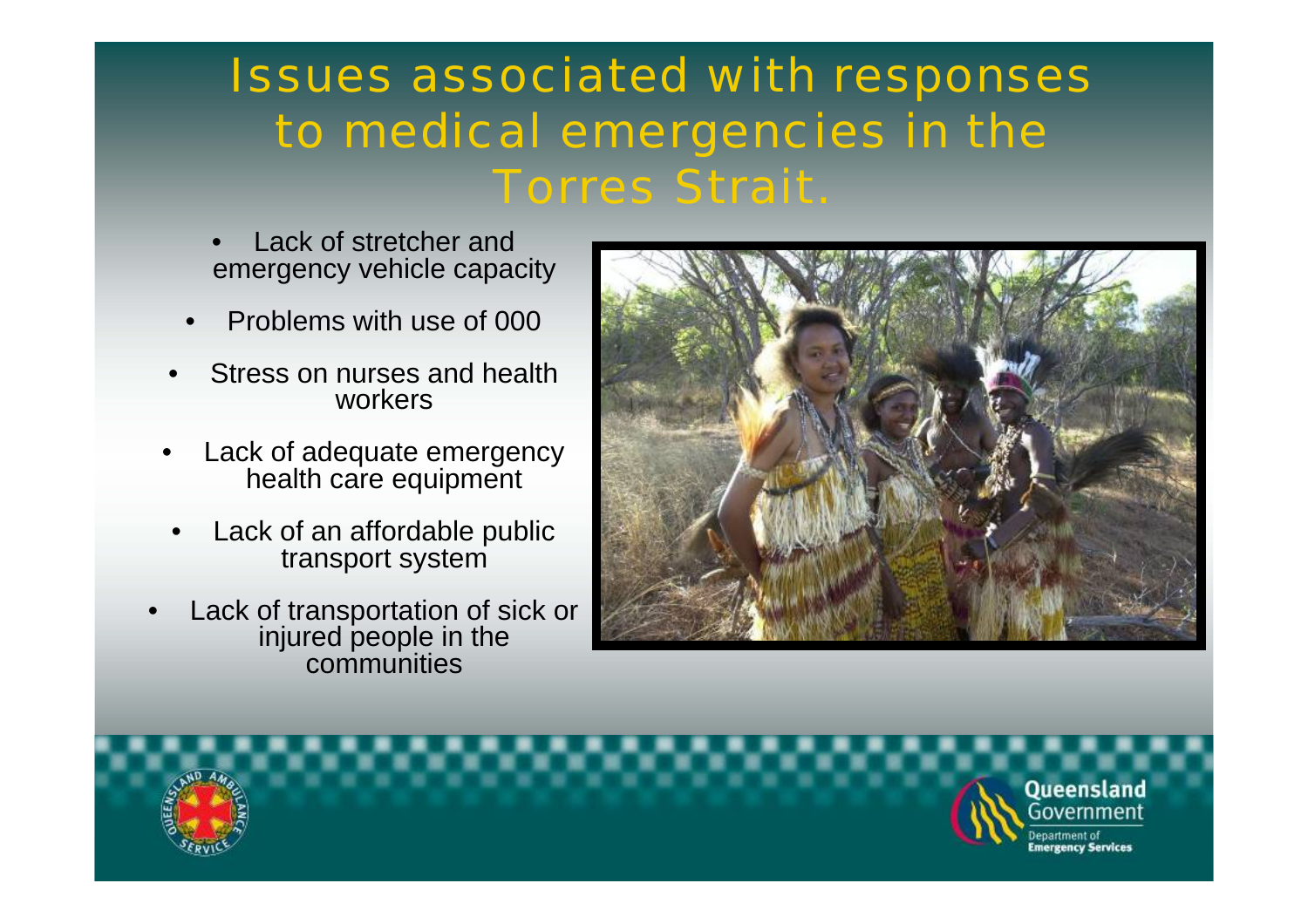### Project Recommendations

Establish a Field Officer position in the Torres Strait to enhance the capacity of outer Island communities and their primary health care centres to provide effective pre-hospital care responses, prevent injuries and plan for disaster management;

- • To equip outer island communities to provide effective pre-hospital care and emergency responses;
- • To work with communities to identify and assist community members to prepare for employment within the QAS and Department of Emergency Services;
- •To collaboratively address currently unmet pre-hospital care needs;
- • To proactively address future pre-hospital care requirements in the Torres Strait and Northern Peninsula Area in partnership with the relevant authorities;
- • To ensure that service development in the Torres Strait and Aboriginal communities in the area is;
	- \*Community focused and accountable;
	- \*Coordinated, supported and sustained;
	- \*Of a high quality; and
	- \*Culturally appropriate



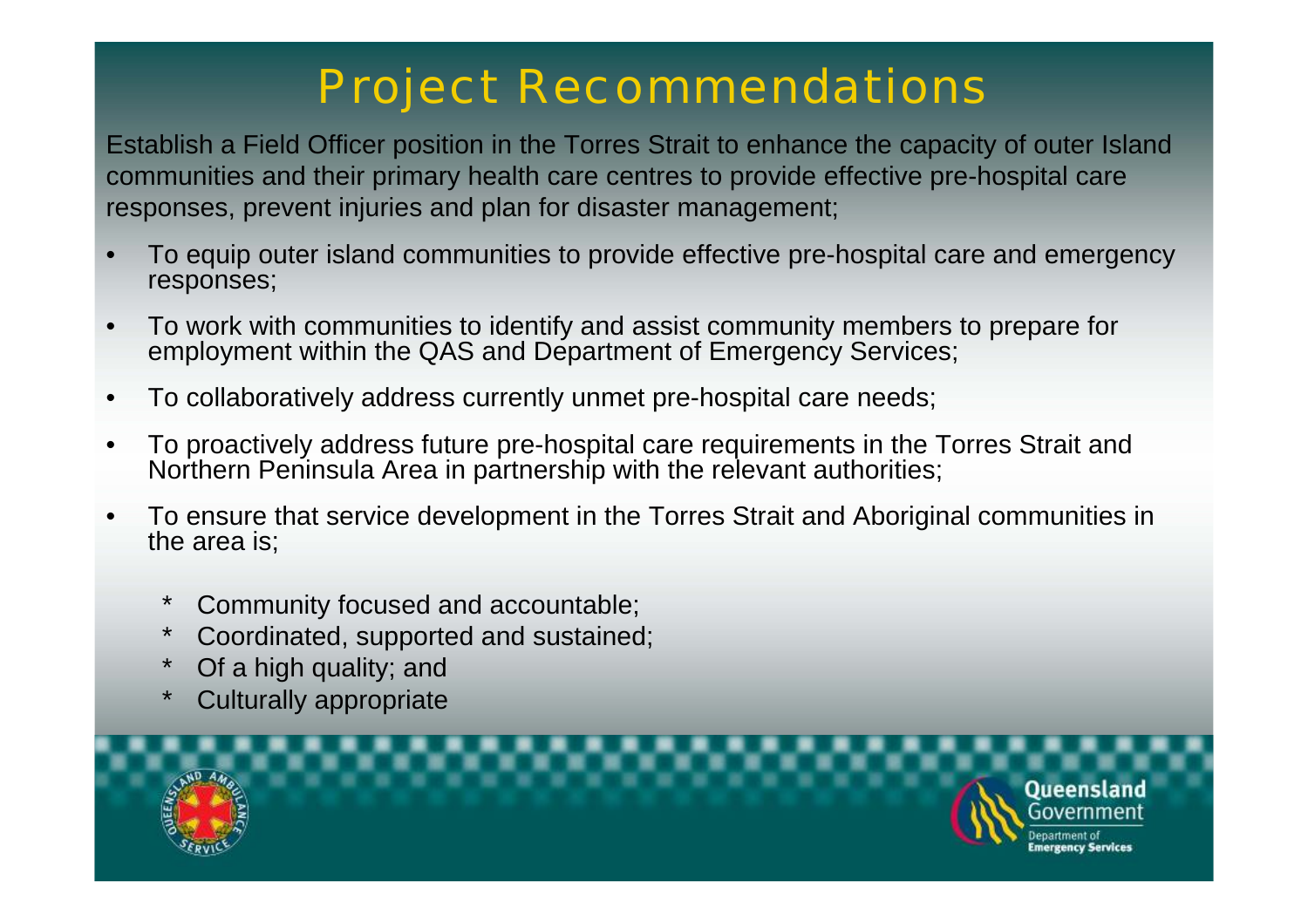### Traditional Paramedic's Role and Responsibilities







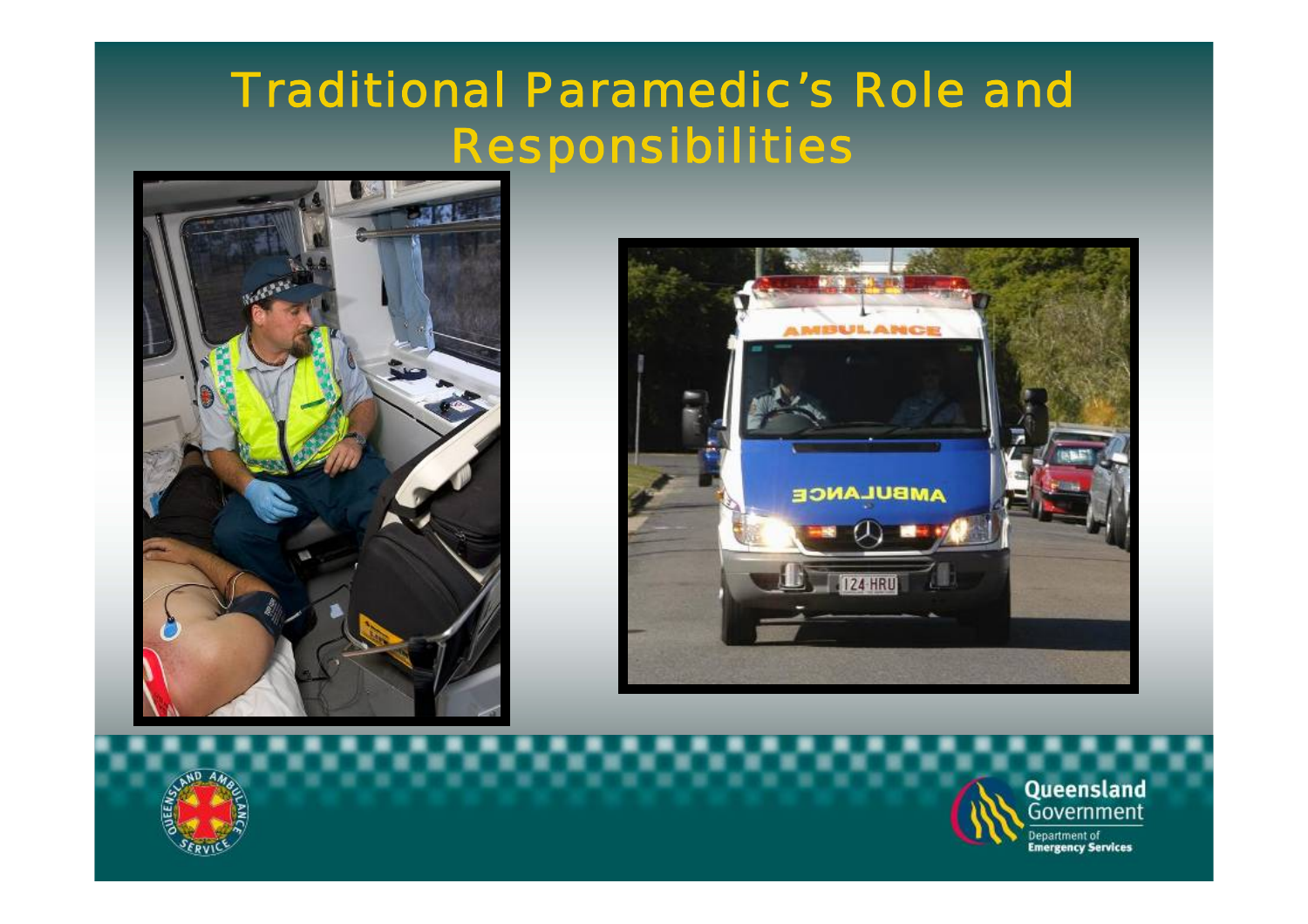### Traditional Paramedic's Role and Responsibilities

- • Provide a high standard of pre-hospital emergency patient care and the provision of ambulance transport services for members of the community.
- • Undertake and accept responsibility for the self-maintenance of patient care skills (theoretical and practical) for the provision of a high standard of pre-hospital patient care in accordance with QAS policies and procedures.
- $\bullet$  Maintain all Ambulance vehicles and equipment in a state of operational readiness and ensure that QAS premises are kept clean at all times.
- $\bullet$  Provide information and education on Ambulance related matters to members of the public and other training services as deemed necessary by the Commissioner, QAS.
- • Provide supervision and guidance to Paramedic Student Officers in the provision of patient care.



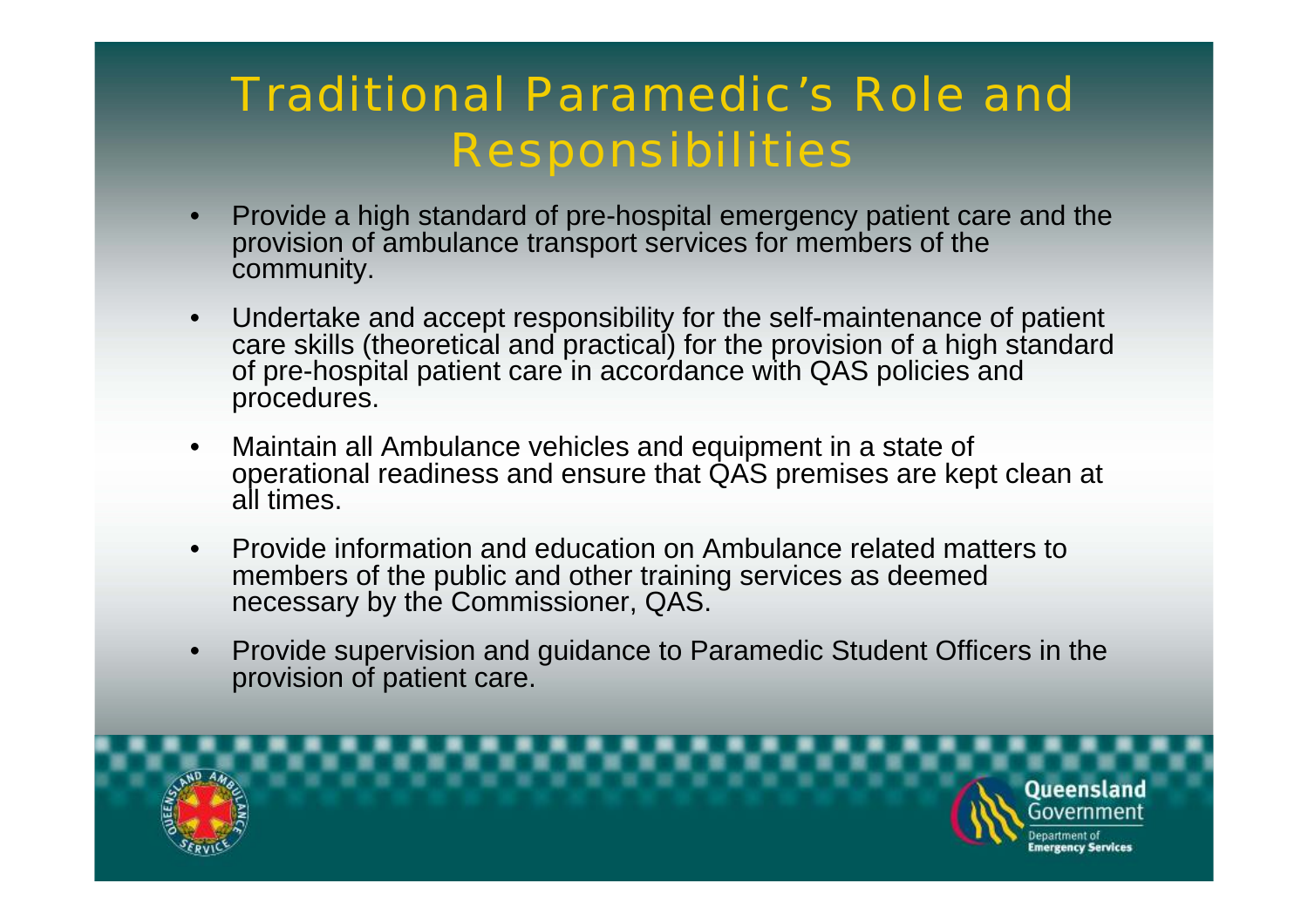### Field Officer's Role and Responsibilities

#### **Claine Underwood**

#### **Cooktown Field Officer**





**Rod Muller** 

#### **Coen Field Officer**



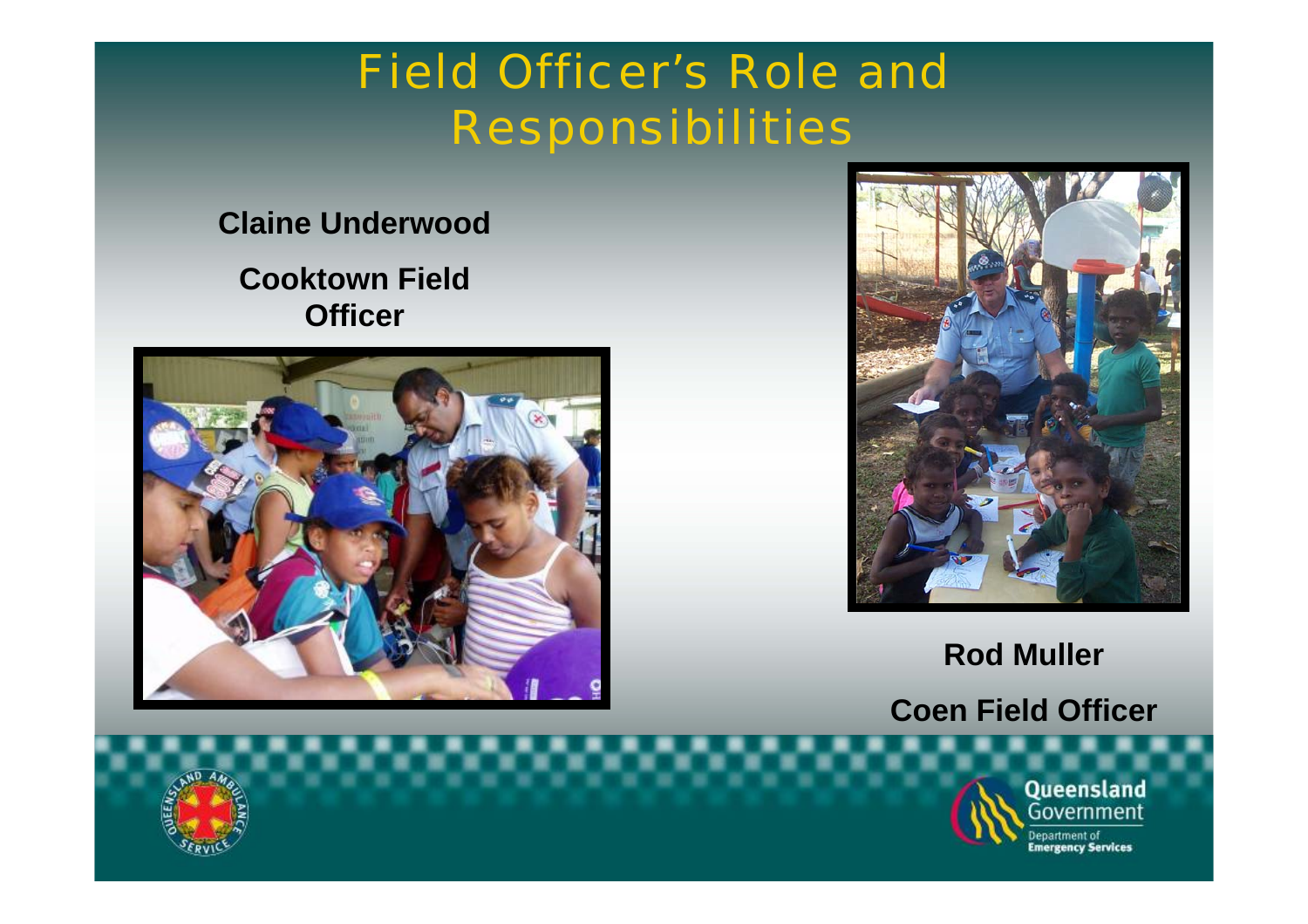### Field Officer's Role and Responsibilities

#### **Locations of the Field Officers:**

- •**Coen**
- •Kowanyama
- •Horn Island
- •Cooktown

#### **Roles and responsibilities:**

#### **These officers are qualified paramedics, however do not perform front line emergency care work.**

- • To work with indigenous communities to increase the capacity of community members to respond effectively & appropriately to health care emergencies and injuries and develop strategies to prevent them.
- • To assist communities to establish or further develop effective arrangements for pre-hospital emergency care
- • By working with councils, primary health centres, providing assistance and training to relevant persons



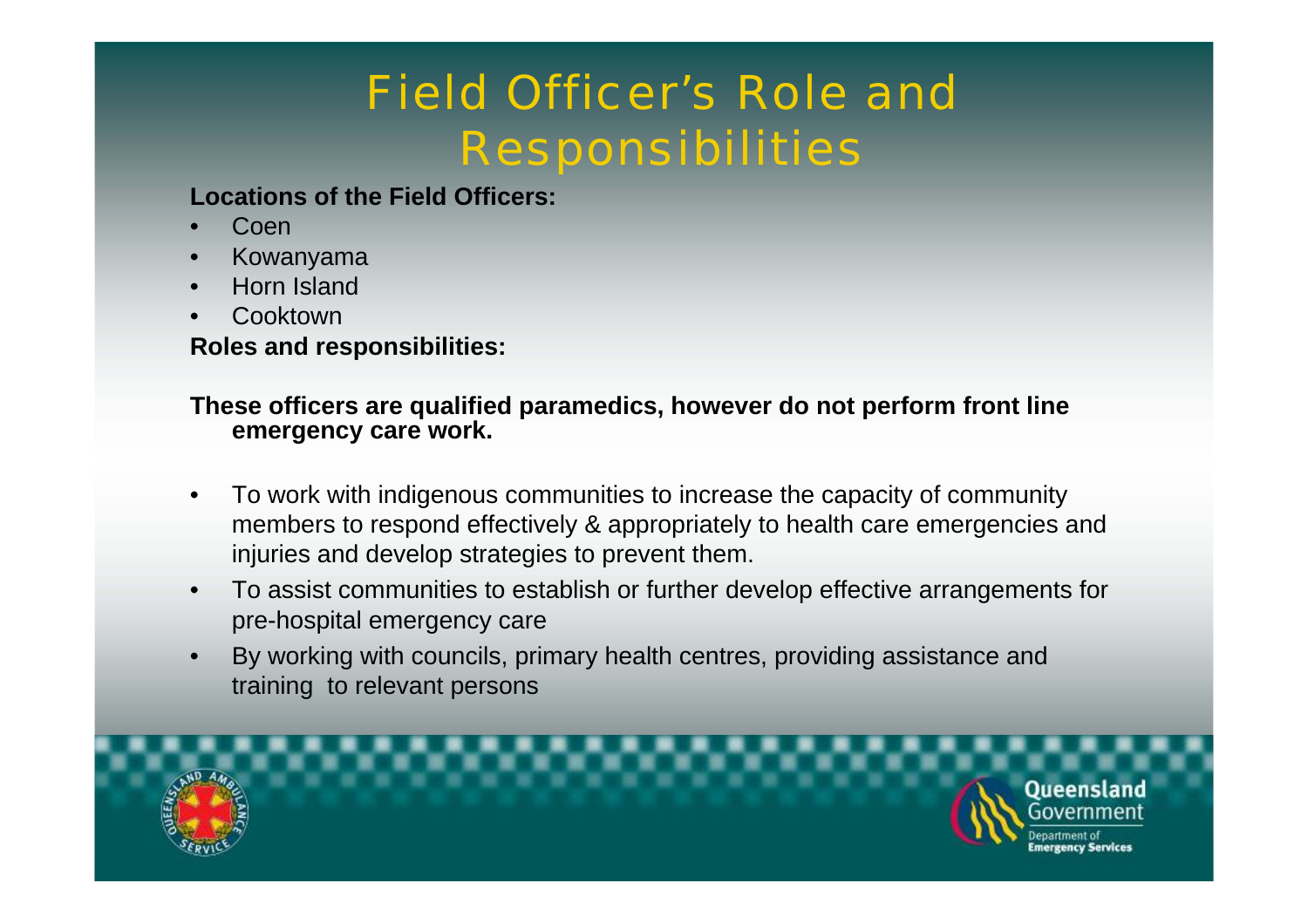## Profile of QAS First Responder Program

#### **Purpose:**

• To have at the scene of a medical or emergency incident within prescribed communities, a person or persons providing basic life support until the arrival of professional assistance

#### **Definition**:

• Defined as "An authorised officer of the QAS who is competent in basic life support, oxygen therapy, and use of a semiautomatic external defibrillator, and works within a medically supervised and accountable system"

#### **Context***:*

QAS First Responders are authorised to practice within the scope of 'advanced first aid' and will be competent in and hold QAS authorities to practice;

- •Basic life support (BLS)
- •Oxygen therapy
- •Automatic external defibrillator

#### **Establishment Criteria:**

- •Remote and / or rural area
- •Limited or no QAS presence
- $\bullet$  Proximity to nearest QAS location by time and distance
- •Caseload and Affordability
- • Location categorisation integrated with QAS Station classification
- •Community sustainability and capability



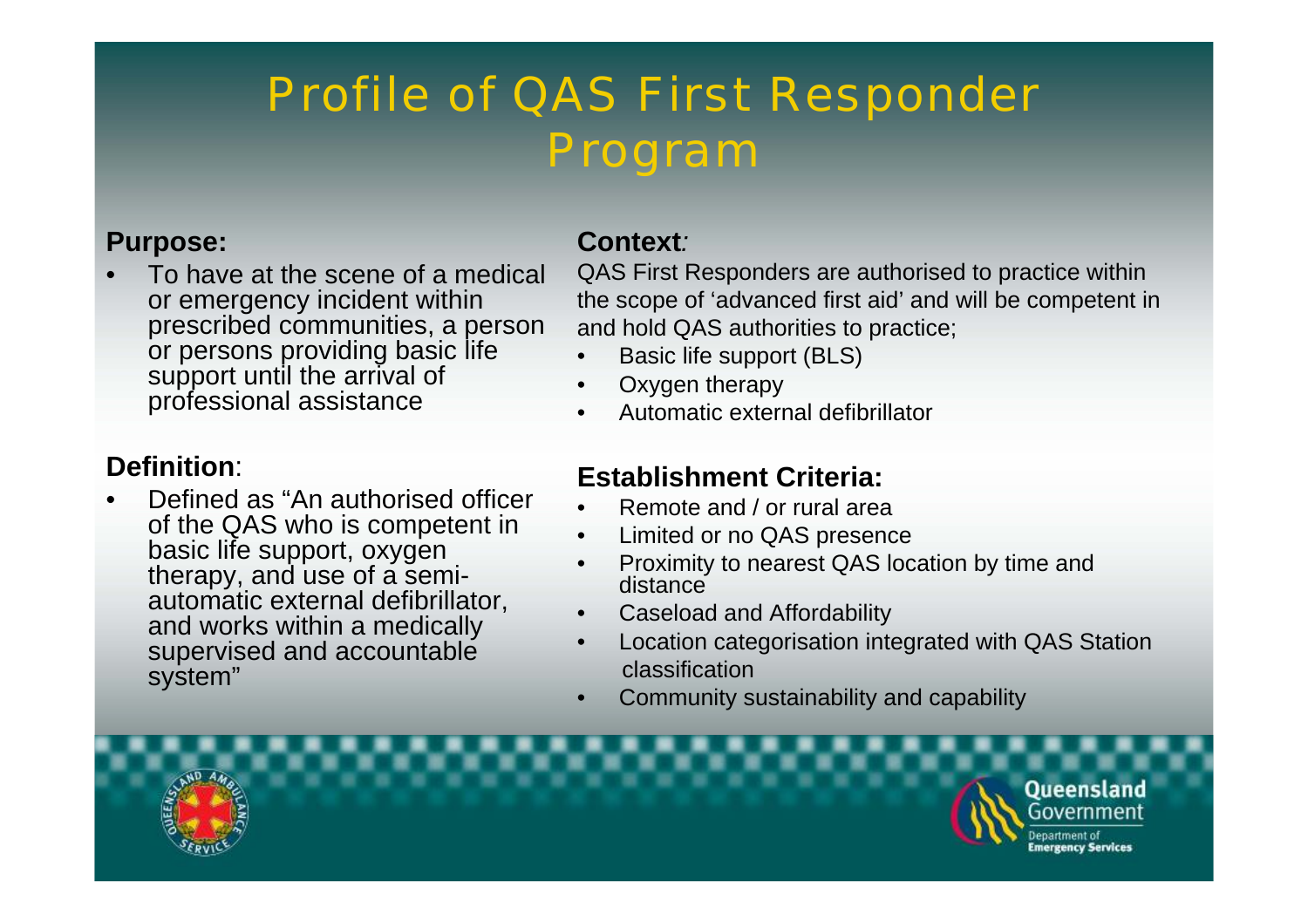### Formation of the St Pauls community First Responder Group

#### **Map of the Torres Strait**





#### **St Pauls First Responder Group**



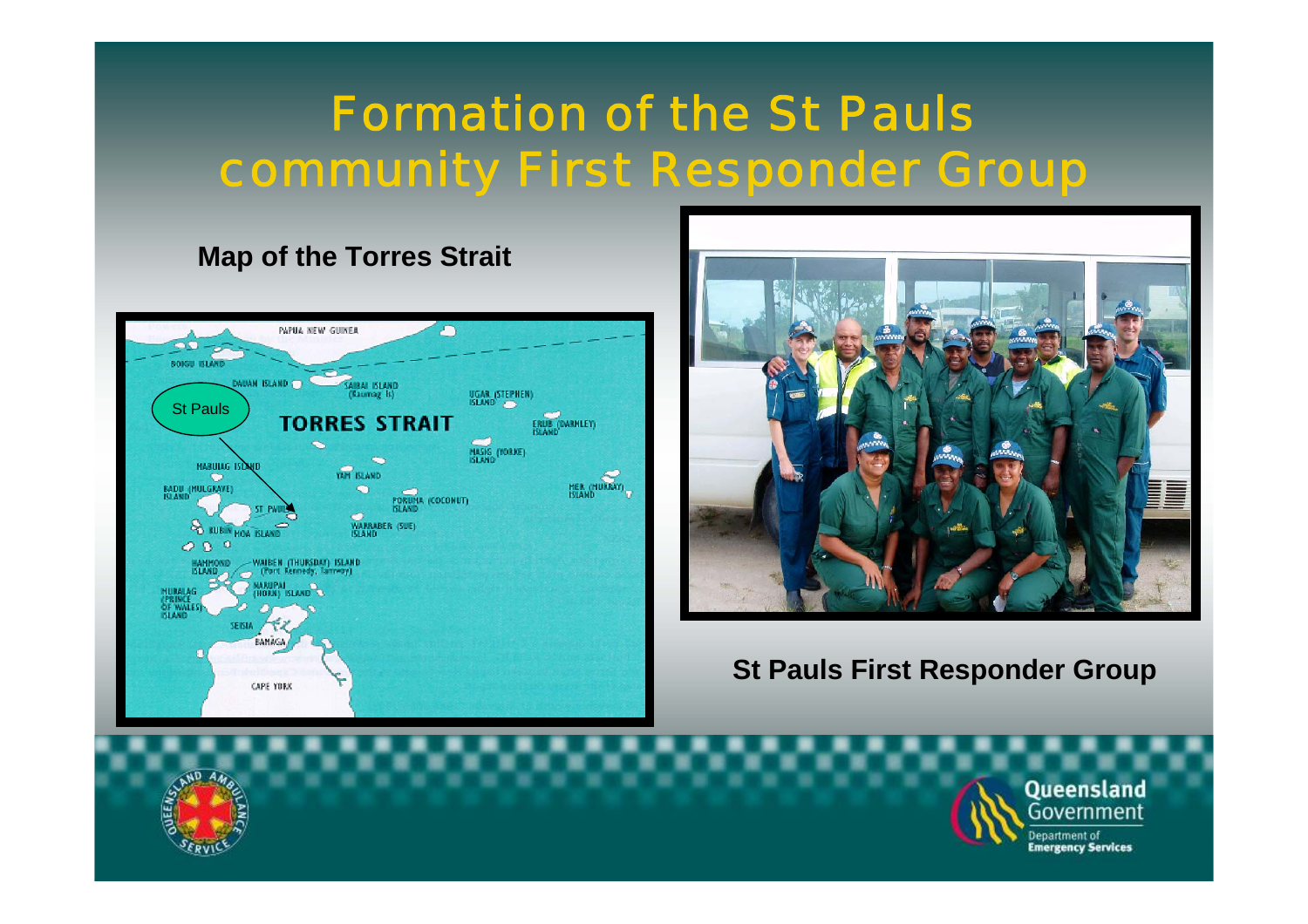## Challenges with the establishment of the St Pauls group

#### **Establishment:**

- •Access Issues
- •Cultural Issues
- •Communication difficulties (Creole and English)
- •**Training**

#### **On-going Challenges:**

- •Access issues
- •Funding for on-going training and development
- •Staff Commitment





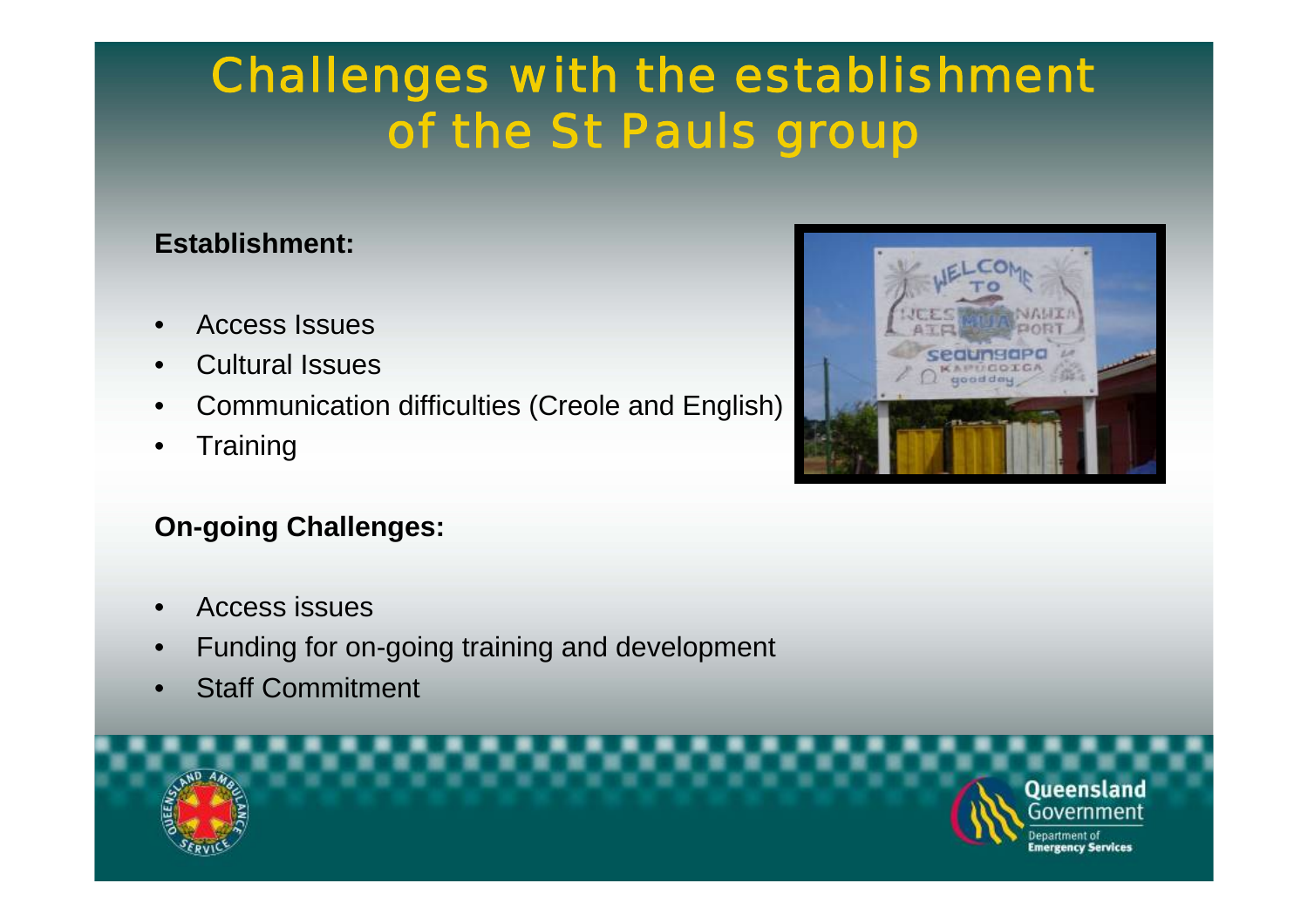## Expansion of First Responder **Groups**

#### **CAPE YORK 2005/2006**

•Pormpuraaw

#### **TORRES STRAIT 2005/2006**

- •Badu Island
- •Warraber Island

#### **TORRES STRAIT 2006/2007**

•Yam Island





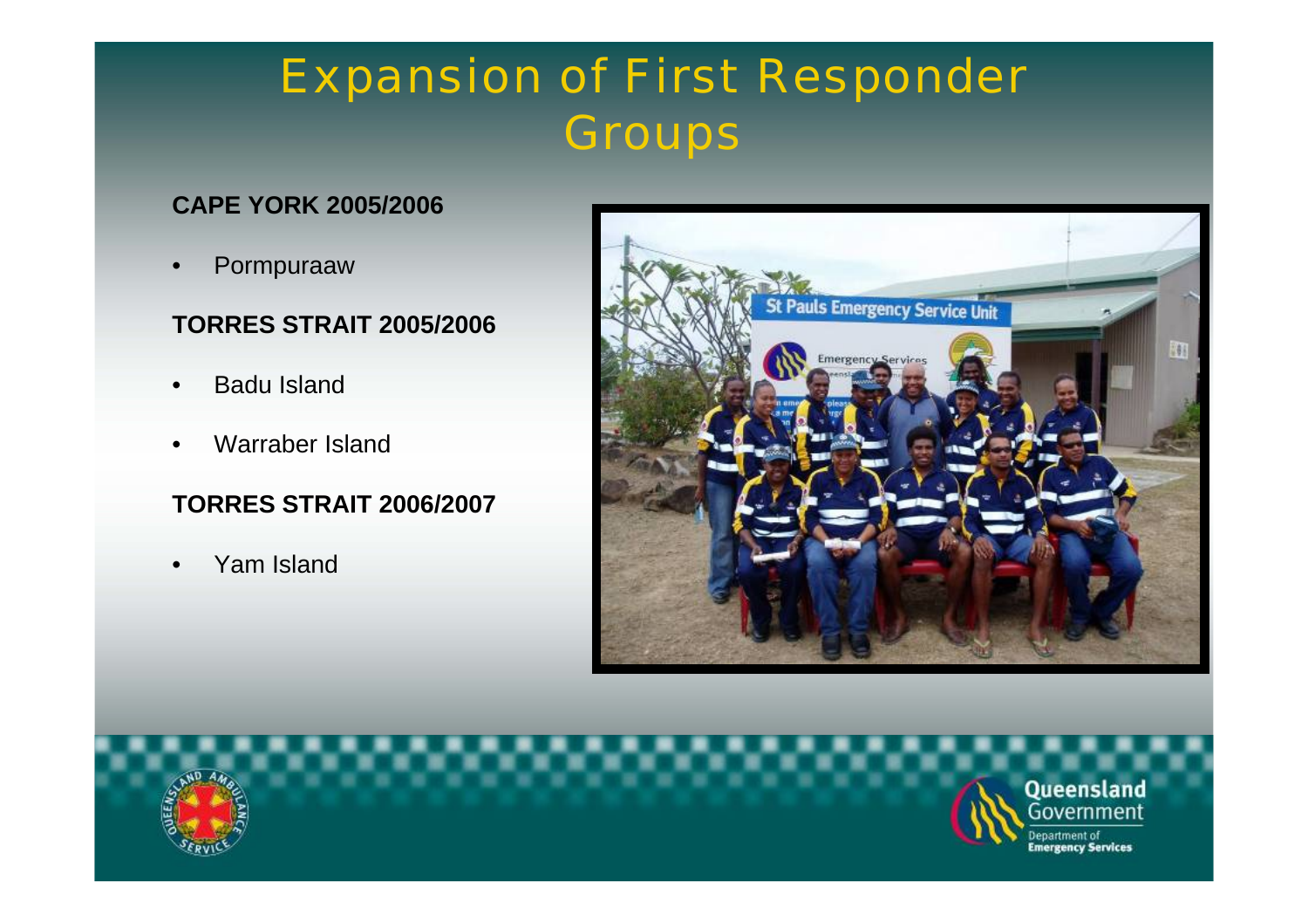### Ongoing health issues and service delivery challenges

**To continue to work with communities and other agencies to ensure that our service delivery models not only meet the needs of Indigenous communities, but make a contribution to the improvement of health care.** 

#### **Cape York:**

- $\bullet$ Chronic disease management and it's ongoing effects on community health
- •Access to definitive health care
- •Seasonal variations
- •Introduction of alcohol management plans

#### **Torres Strait:**

- •Cross border health issues including;
- •Importation of HIV in to the Torres Strait region from PNG provinces
- • Increasing incidents of vector borne diseases including;
	- **\*** Dengue Fever
	- \*Japanese Encephalitis (JE)
	- \* Malaria
- •Raising outbreaks of Tuberculosis (TB) in the region
- •Increasing rates of IDDM type 2 in children < 15 years old
- •Access to definitive health care
- •Emergency ground transport to the communities



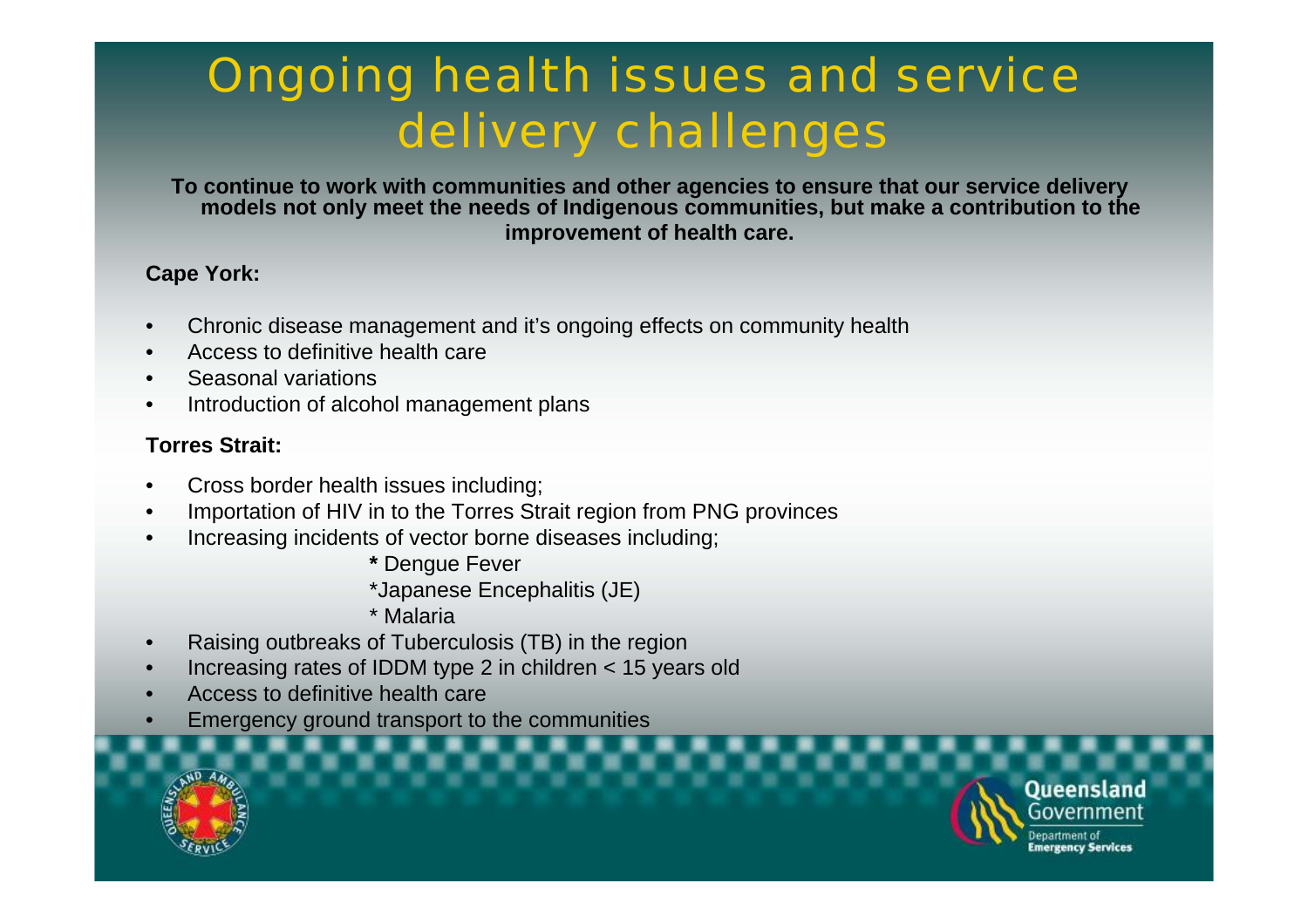

- • Explore research opportunities with ACPHR (Australian Centre for Pre-Hospital Research) and other institutions on our achievements with the communities
- • Expansion of Field Officers role with a focus on health promotion and a chronic disease detection in partnership with Queensland Health
- $\bullet$  Expansion of First Responder Groups to enhance communities capacity to respond to health care emergencies and injuries
- • Expansion of paramedic's scope of practise at existing QAS stations to reduce gaps in primary health care delivery
- • Cape York Health Reform – The move towards Community Controlled Health Organisations (CCHO)